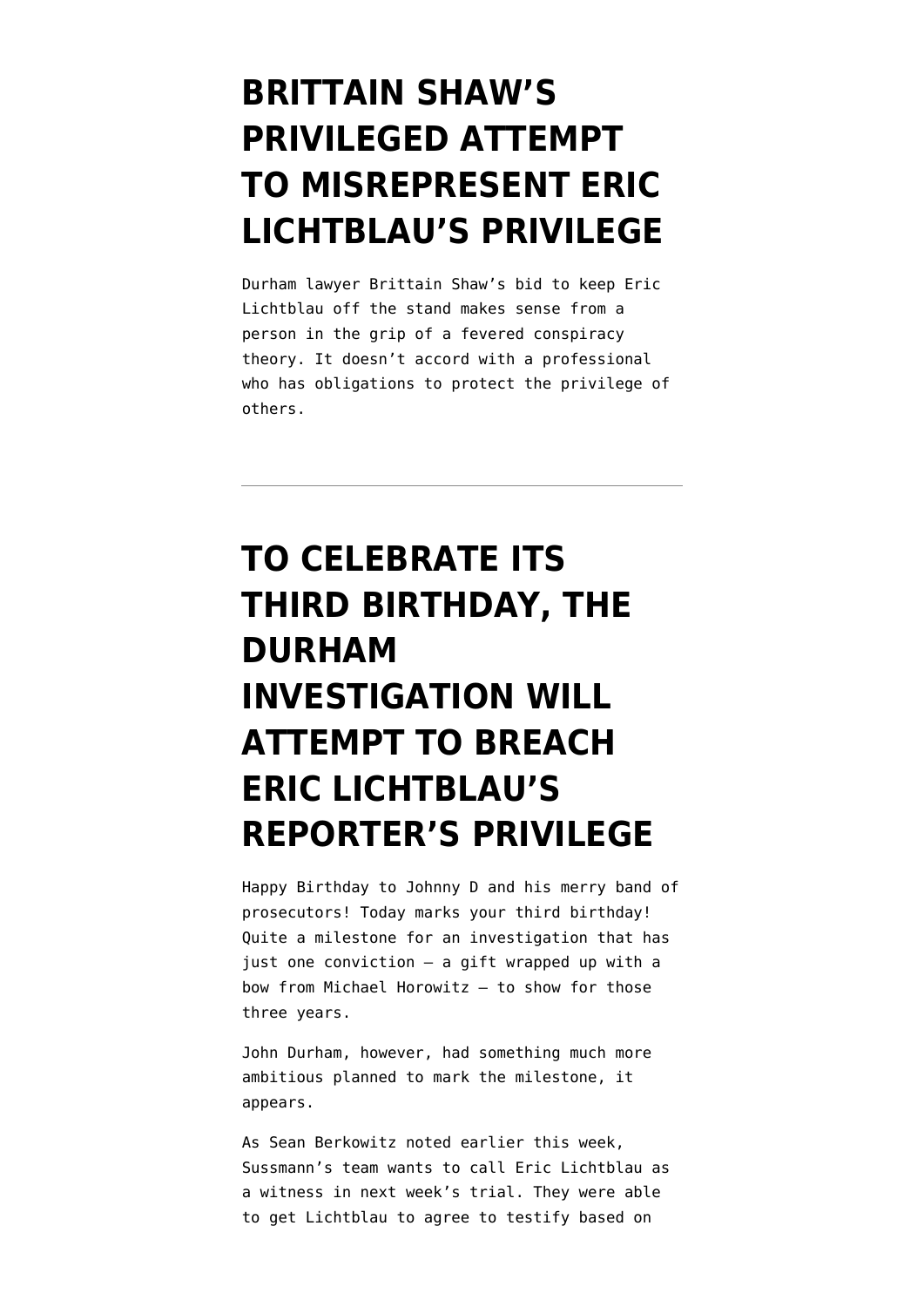the understanding he would only testify about conversations with Michael Sussmann and Rodney Joffe. But Durham's team — I guess to assert the newfound brattiness of a three-year-old refused to limit their cross-examination to those who had waived confidentiality.

> There is an issue here that I want to alert you to. We reached out to Mr. Lichtblau's counsel, actually counsel for The New York Times, to explore their willingness in light of the First Amendment issues to testify at the trial. And we told him that both Mr. Sussmann and Mr. Joffe would waive any privilege associated with the press privilege; and that gave The New York Times comfort that, notwithstanding their normal policy of objecting, they would allow him to testify about his interactions with

Mr. Sussmann and Mr. Joffe, communications between the two as well as communications with the FBI that wouldn't be protected by privilege because the FBI reached out to them to ask them to hold the story.

They did tell us that they would object to questioning Mr. Lichtblau about independent research he did in support of the story, you know, people he spoke with to verify sources and other types of things that were not communicated to Mr. Sussmann.

We told him from our perspective that seemed like a fair line to draw, and we would not get into that.

He's reached out to the Government on that issue, and it appears there may be — again, I don't want to speak for the Government — but it appears that they may not be in a position today to give The New York Times that assurance. And so we expect The New York Times sometime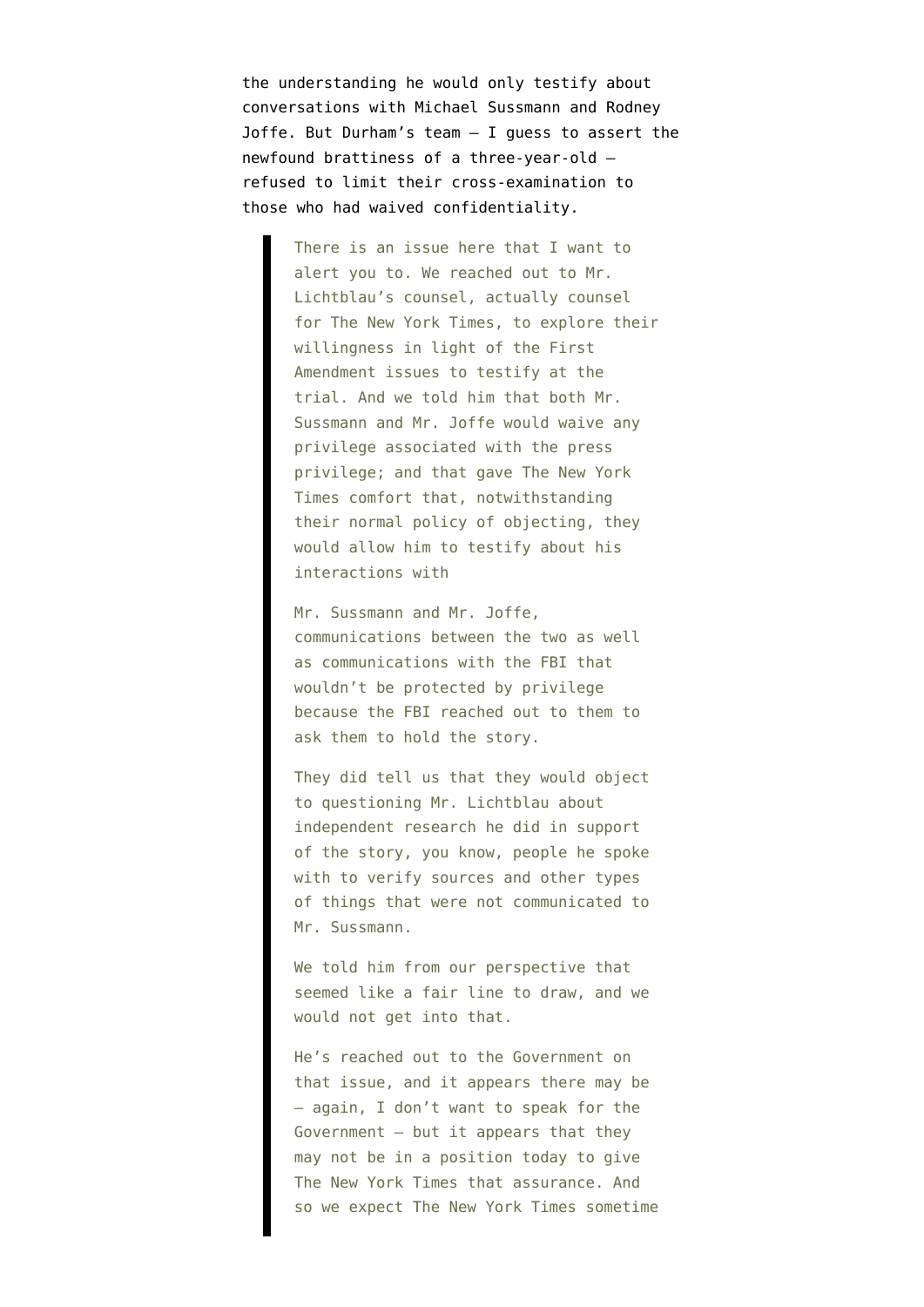this week will be filing a motion on that issue to tee it up for your Honor. I know you're welcoming all this additional paper. THE COURT: One more intervenor in the mix. MR. BERKOWITZ: "All the news that's fit to print."

As a [motion submitted by Lichtblau](https://www.documentcloud.org/documents/22009776-220512-lichtblau-motion) yesterday and a [declaration](https://www.documentcloud.org/documents/22014458-220512-bowman-declaration) from his lawyer Chad Bowman lays out, after Sussmann and Rodney Joffe waived their confidentiality with Lichtblau by April 21, Durham then took eleven days to consider whether they were willing to limit Lichtblau's testimony to his conversations with the two of them. Predictably, Andrew DeFilippis was not.

> On April 21, 2022, I spoke by telephone with Andrew DeFilippis in the Special Counsel's Office, as well as several of his colleagues. I asked whether the prosecution similarly would be willing to limit examination to direct communications between Mr. Sussmann and Mr. Lichtblau, a journalist, particularly given the Department of Justice's new policy restricting the use of compulsory process to obtain information from reporters, as memorialized in the Office of the Attorney General's July 21, 2021 Memorandum, a true and correct copy of which is attached as Exhibit B and which is also available online at at https://www.justice.gov/ag/page/file/141 3001/download. Mr. DeFilippis stated that the prosecution needed time to consider the request.

> On May 2, 2022, during a follow-up telephone call, Mr. DeFilippis stated that the prosecution was unable to give "any assurance" that their crossexamination questioning of Mr. Lichtblau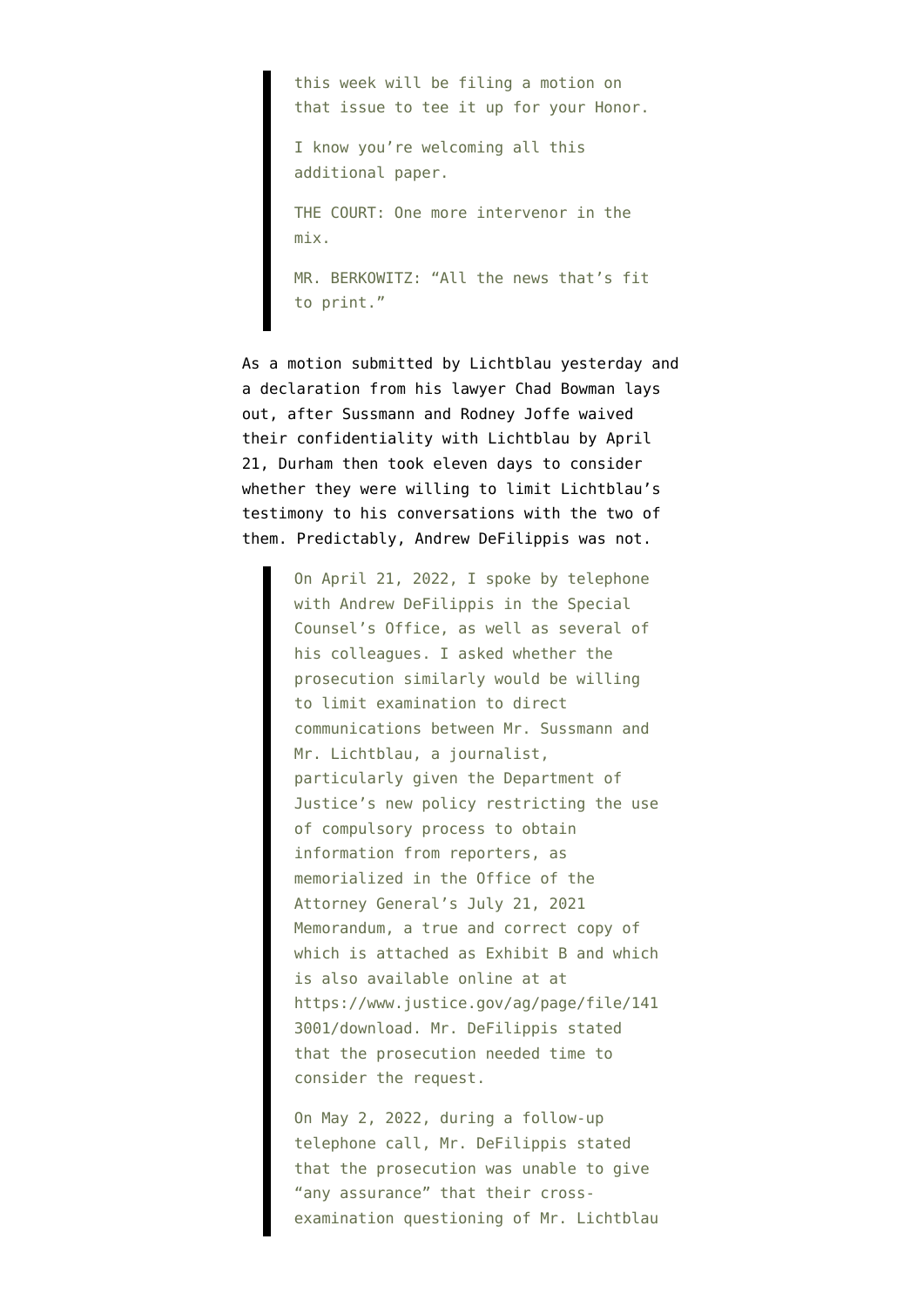would be confined to his discussions with Mr. Sussmann. In particular, Mr. DeFilippis stated that certain of Mr. Lichtblau's email communications with third parties were within the prosecutions possession, and that the prosecution might want to examine Mr. Lichtblau about other, unknown aspects of his reporting. He also indicated a view that any reporter's privilege would be pierced by a trial subpoena.

This is, by all appearances, a naked attempt to keep a very devastating witness off the stand. There's no way, even under prior guidelines, Durham would have been able to get Lichtblau's testimony; particularly given that they've got the communications in question, they couldn't show a need to get his testimony.

That's all the more true given Merrick Garland's prohibition on requiring testimony from reporters.

But Lichtblau's testimony is pretty critical for Sussmann, not least because he'll make it clear he reached out to Sussmann and that the interest in reporting on Russian hacking was in no way tied to animus towards Trump. Plus, he would explain what an impact that acceding to the request from FBI to hold the story was for his career.

Durham has long tried to hide that after the FBI requested, Sussmann and Joffe acceded to help kill the story. It kills his conspiracy theory. It corroborates Sussmann's stated motivation for sharing the DNS anomaly, that he was trying to help the FBI. Particularly given that both Sussmann and Joffe have Fifth Amendment reasons not to want to testify, Lichtblau would provide a way to get the full extent of that process into the trial.

But Durham wants to prevent it from coming into evidence unless Lichtblau is willing to pay a needless price for doing so.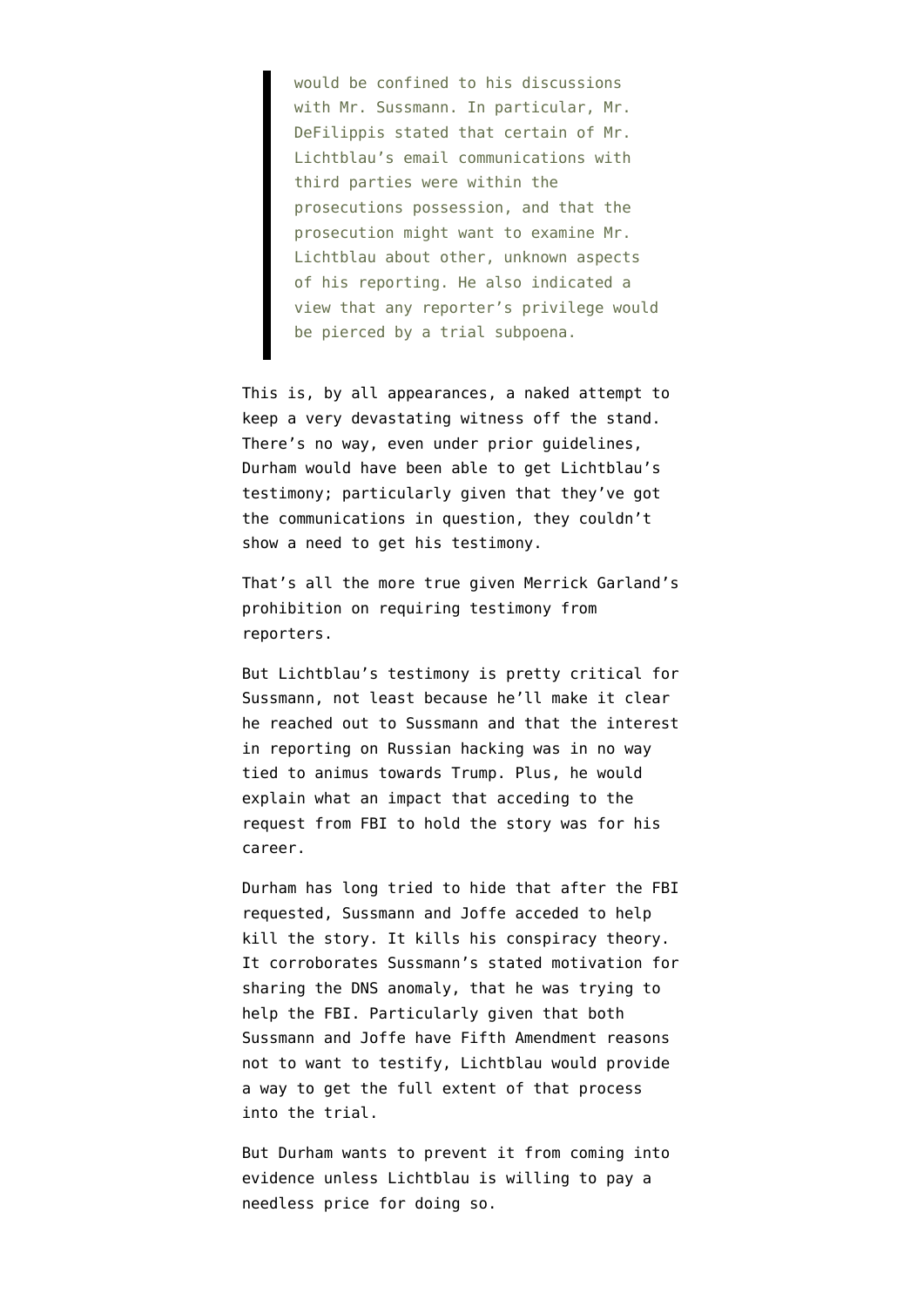|                    | Mueller                                                                                                                                                                                 | Durham                                                                         |
|--------------------|-----------------------------------------------------------------------------------------------------------------------------------------------------------------------------------------|--------------------------------------------------------------------------------|
| Month 1            | May 17, 2017: appointed                                                                                                                                                                 | May 13, 2019: appointed                                                        |
| Month <sub>2</sub> |                                                                                                                                                                                         |                                                                                |
| Month <sub>3</sub> | July 2017:<br>George Papadopoulos arrested<br>Paul Manafort searched                                                                                                                    |                                                                                |
| Month 4            |                                                                                                                                                                                         |                                                                                |
| Month 5            |                                                                                                                                                                                         | September 2019: Boondoggle to chase Papadopoulos conspiracy theories           |
| Month 6            | October 2017: George Papadopoulos plea<br>Paul Manafort and Rick Gates charged                                                                                                          |                                                                                |
| Month 7            |                                                                                                                                                                                         |                                                                                |
| Month 8            | December 2017: Mike Flynn plea                                                                                                                                                          |                                                                                |
| Month <sub>9</sub> |                                                                                                                                                                                         |                                                                                |
| Month 10           | February 2018: Alex Van der Zwaan plea<br>Richard Pinedo plea<br>12 IRA trolls, Yevgenly Prigozhin, & 3 companies charged<br>Manafort and Gates superseding indictment; Rick Gates plea |                                                                                |
| Month 11           |                                                                                                                                                                                         |                                                                                |
| Month 12           |                                                                                                                                                                                         |                                                                                |
| Month 13           |                                                                                                                                                                                         |                                                                                |
| Month 14           | June 2018: Konstantin Kilimnik charged, Manafort superseded                                                                                                                             |                                                                                |
| Month 15           | July 2018: 12 GRU officers charged                                                                                                                                                      |                                                                                |
| Month 16           | August 2018: Manafort found guilty in EDVA<br>Michael Cohen pleads guilty in conduct referred to SDNY<br>Sam Patten pleads guilty in conduct referred to DC                             | August 2020: Kevin Clinesmith plea                                             |
| Month 17           | September 2018: Manafort plea, forfeiture pays for most of investigation                                                                                                                | September 2020: Nora Dannehy quits because of political pressure               |
| Month 18           |                                                                                                                                                                                         | October 2020: Special Counsel appointment                                      |
| Month 19           | November 2018: Michael Cohen plea                                                                                                                                                       |                                                                                |
| Month 20           | December 2018: Bijan Kian charged in related prosecution                                                                                                                                |                                                                                |
| Month 21           | January 2019: Roger Stone charged                                                                                                                                                       | January 2021: Clinesmith sentenced                                             |
| Month 22           |                                                                                                                                                                                         |                                                                                |
| Month 23           | March 22, 2019: Mueller delivers completed report                                                                                                                                       | March 18: Durham continues                                                     |
| Month 24           | Mueller ties up loose ends                                                                                                                                                              |                                                                                |
| Month 25           | May 29, 2019: Mueller gets Andrew Miller testimony                                                                                                                                      | May 7, 2021: WaPo reports its journalists have had phone records seized        |
| Month 26           |                                                                                                                                                                                         | Still nadda                                                                    |
| Month 27           |                                                                                                                                                                                         | Nadda nadda and nadda                                                          |
| Month 28           |                                                                                                                                                                                         | Maybe we'll invent a lying to people who spoke to FBI crime?                   |
| Month 29           |                                                                                                                                                                                         | September 16, 2021: Durham charges Michael Sussmann with 1 false statement     |
| Month 30           |                                                                                                                                                                                         |                                                                                |
| Month 31           | November 2019: DC US Attorney convicts Roger Stone                                                                                                                                      | November 3, 2021: Durham charges Igor Danchenko with 5 false statements        |
| Month 32           |                                                                                                                                                                                         | December 2021: Durham tells Sussmann what his alleged false statement is       |
| Month 33           | January 2020: Barr attempts to save Mike Flynn from the damage Sidney Powell did                                                                                                        | January 2022: Durham discovers details he should have learned years earlier    |
| Month 34           | February 2020: Barr makes unprecedented interference in Roger Stone sentencing                                                                                                          | February 2022: Durham engages in stunt to levy more uncharged accusations      |
| Month 35           |                                                                                                                                                                                         | March 2022: Durham gets proof Sussmann was not hiding his client from<br>Baker |
| Month 36           |                                                                                                                                                                                         | April 2022: Durham's "professional embarassment" [sic] exposed                 |
| Month 37           | May 2020: Barr redefines materiality in a bid to undercut Flynn prosecution                                                                                                             | May 2022: Durham goes after Eric Lichtblau's sources                           |

# **["THE LAPTOP" IS THE](https://www.emptywheel.net/2022/03/18/the-laptop-is-the-functional-equivalent-of-the-steele-dossier-1-rudy-is-the-real-scandal/) [FUNCTIONAL](https://www.emptywheel.net/2022/03/18/the-laptop-is-the-functional-equivalent-of-the-steele-dossier-1-rudy-is-the-real-scandal/) [EQUIVALENT OF THE](https://www.emptywheel.net/2022/03/18/the-laptop-is-the-functional-equivalent-of-the-steele-dossier-1-rudy-is-the-real-scandal/) [STEELE DOSSIER, 1:](https://www.emptywheel.net/2022/03/18/the-laptop-is-the-functional-equivalent-of-the-steele-dossier-1-rudy-is-the-real-scandal/) [RUDY IS THE REAL](https://www.emptywheel.net/2022/03/18/the-laptop-is-the-functional-equivalent-of-the-steele-dossier-1-rudy-is-the-real-scandal/) [SCANDAL](https://www.emptywheel.net/2022/03/18/the-laptop-is-the-functional-equivalent-of-the-steele-dossier-1-rudy-is-the-real-scandal/)**

As we fight about The Laptop again, based on a reference to verified emails in a NYT article bylined by serial Rudy Giuliani mouthpiece Ken Vogel, the first thing we should keep in mind is that there's far more evidence that Rudy Giuliani was a secret agent of Ukraine influencing the President or Vice President than Hunter Biden.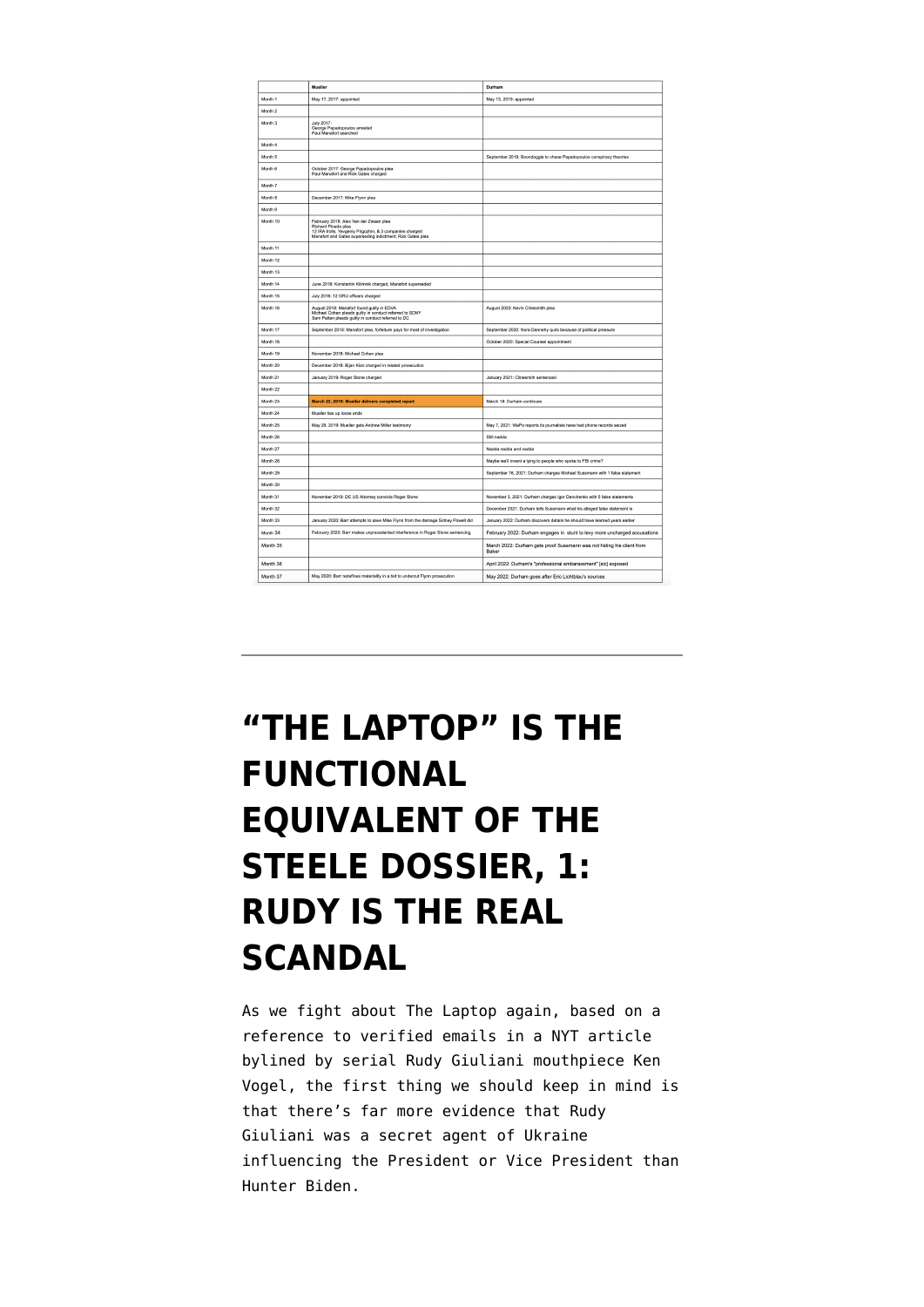## **[LIAR'S POKER: THE](https://www.emptywheel.net/2021/12/10/liars-poker-the-complexity-of-julian-assanges-extradition/) [COMPLEXITY OF JULIAN](https://www.emptywheel.net/2021/12/10/liars-poker-the-complexity-of-julian-assanges-extradition/) [ASSANGE'S](https://www.emptywheel.net/2021/12/10/liars-poker-the-complexity-of-julian-assanges-extradition/) [EXTRADITION](https://www.emptywheel.net/2021/12/10/liars-poker-the-complexity-of-julian-assanges-extradition/)**

I'd like to protect journalism. That requires opposing the Espionage Act charges against Assange for obtaining classified information and publishing it. But it also requires telling the truth about Julian Assange.

## **[CITING "CONSIDERABLE](https://www.emptywheel.net/2021/12/07/citing-considerable-detail-in-affidavit-judge-denies-access-to-project-veritas-affidavits/) [DETAIL" IN AFFIDAVITS,](https://www.emptywheel.net/2021/12/07/citing-considerable-detail-in-affidavit-judge-denies-access-to-project-veritas-affidavits/) [JUDGE DENIES BID TO](https://www.emptywheel.net/2021/12/07/citing-considerable-detail-in-affidavit-judge-denies-access-to-project-veritas-affidavits/) [UNSEAL PROJECT](https://www.emptywheel.net/2021/12/07/citing-considerable-detail-in-affidavit-judge-denies-access-to-project-veritas-affidavits/) [VERITAS WARRANTS](https://www.emptywheel.net/2021/12/07/citing-considerable-detail-in-affidavit-judge-denies-access-to-project-veritas-affidavits/)**

One reason the warrant affidavits targeting Project Veritas won't be unsealed is because "not all of that conduct" of Project Veritas employees, "may be criminal."

## **[PARALLEL TRACKS:](https://www.emptywheel.net/2021/11/25/parallel-tracks-project-veritas-served-on-their-subpoena-stance/) [PROJECT VERITAS](https://www.emptywheel.net/2021/11/25/parallel-tracks-project-veritas-served-on-their-subpoena-stance/)**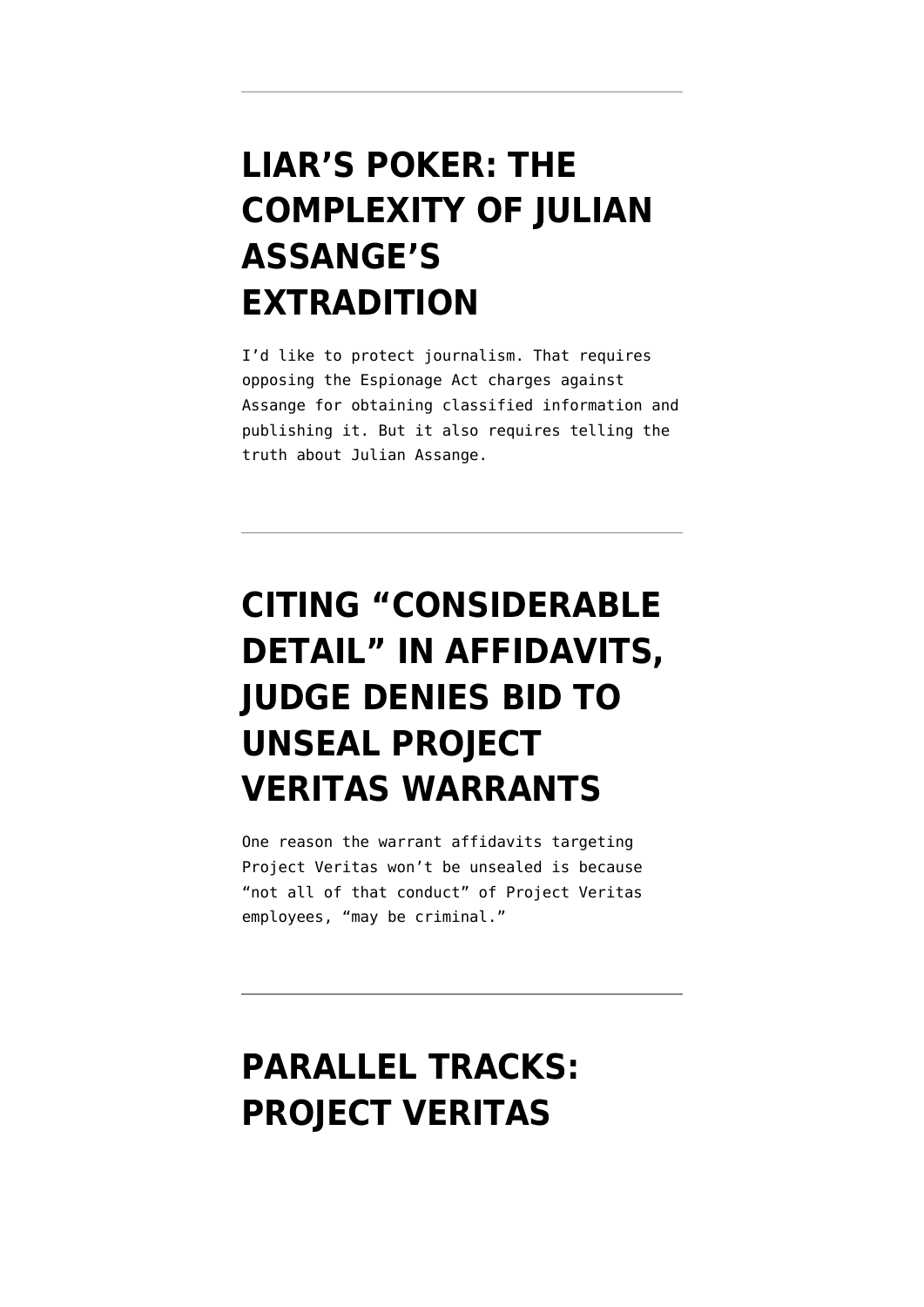#### **[SERVED ON THEIR](https://www.emptywheel.net/2021/11/25/parallel-tracks-project-veritas-served-on-their-subpoena-stance/) [SUBPOENA STANCE](https://www.emptywheel.net/2021/11/25/parallel-tracks-project-veritas-served-on-their-subpoena-stance/)**

Project Veritas' claims that they're being investigated for journalism would be a lot more convincing if they hadn't played games with an offer to share information for the investigation.

## **[CHARLIE SAVAGE PLAYS](https://www.emptywheel.net/2021/06/29/charlie-savage-plays-with-his-magic-time-machine-to-avoid-doing-journalism/) [WITH HIS MAGIC TIME](https://www.emptywheel.net/2021/06/29/charlie-savage-plays-with-his-magic-time-machine-to-avoid-doing-journalism/) [MACHINE TO AVOID](https://www.emptywheel.net/2021/06/29/charlie-savage-plays-with-his-magic-time-machine-to-avoid-doing-journalism/) [DOING JOURNALISM](https://www.emptywheel.net/2021/06/29/charlie-savage-plays-with-his-magic-time-machine-to-avoid-doing-journalism/)**

Charlie Savage excused his unwillingness to do actual journalism about Julian Assange now because he did some journalism eleven years ago.

# **[CHARLIE SAVAGE'S](https://www.emptywheel.net/2021/06/16/charlie-savages-obfuscations-in-the-service-of-claiming-julian-assange-is-a-journalist/) [OBFUSCATIONS IN THE](https://www.emptywheel.net/2021/06/16/charlie-savages-obfuscations-in-the-service-of-claiming-julian-assange-is-a-journalist/) [SERVICE OF CLAIMING](https://www.emptywheel.net/2021/06/16/charlie-savages-obfuscations-in-the-service-of-claiming-julian-assange-is-a-journalist/) [JULIAN ASSANGE IS A](https://www.emptywheel.net/2021/06/16/charlie-savages-obfuscations-in-the-service-of-claiming-julian-assange-is-a-journalist/) [JOURNALIST](https://www.emptywheel.net/2021/06/16/charlie-savages-obfuscations-in-the-service-of-claiming-julian-assange-is-a-journalist/)**

Everyone is fighting for press freedoms again, and therefore lots of people are misrepresenting the facts about Julian Assange's prosecution in purported defense of press freedom again.

These are the paragraphs with which UK Judge Vanessa Baraitser [distinguished](https://www.judiciary.uk/wp-content/uploads/2021/01/USA-v-Assange-judgment-040121.pdf#page=37) what Julian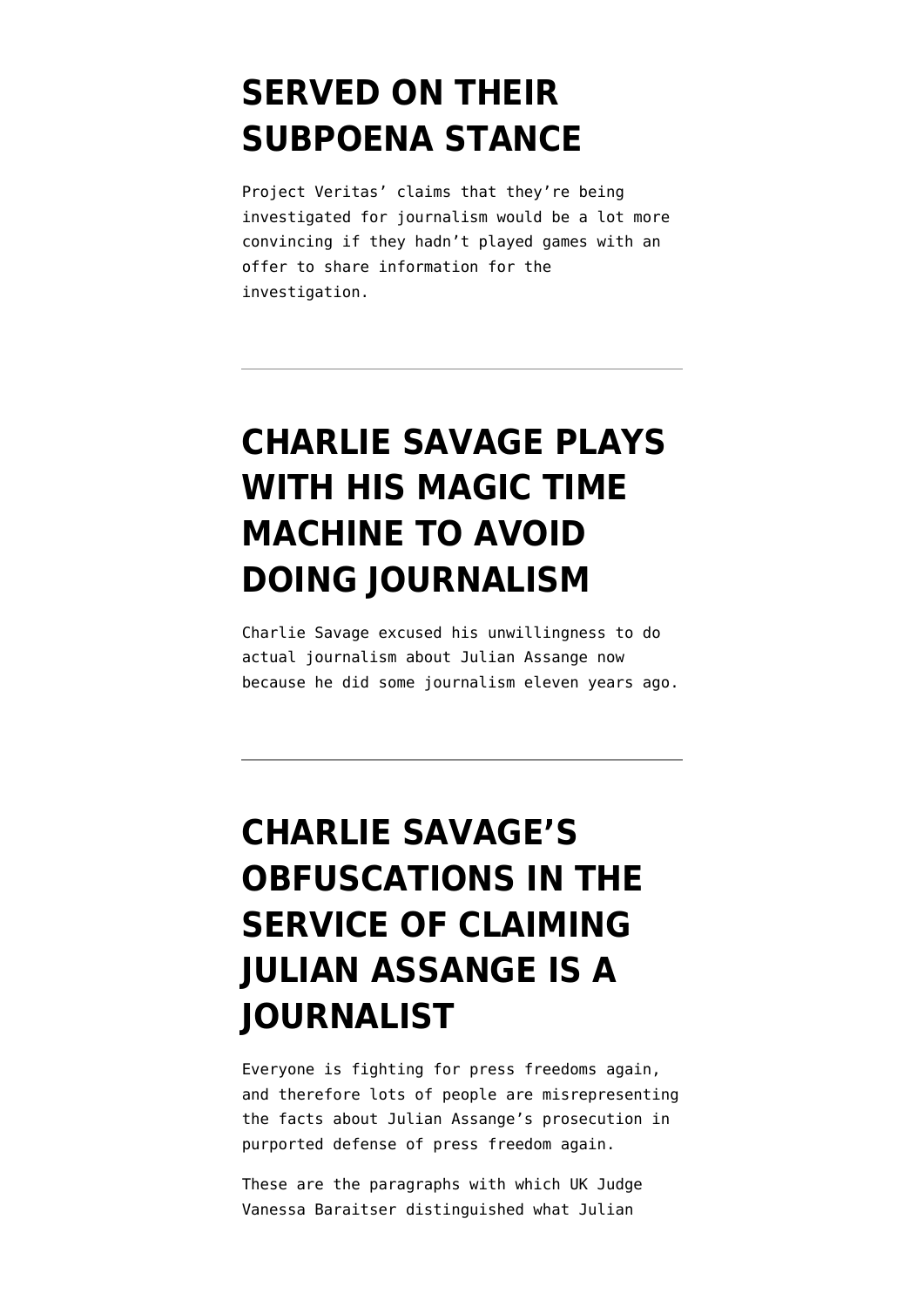Assange is accused of from what "ordinary investigative journalists" entitled to protection in the UK or European Union do.

> 99. As part of his assistance to Ms. Manning, [Assange] agreed to use the rainbow tools, which he had for the purpose of cracking Microsoft password hashes, to decipher an alphanumeric code she had given him. The code was to an encrypted password hash stored on a Department of Defence computer connected to the SIPRNet. It is alleged that had they succeeded, Ms. Manning might have been able to log on to computers connected to the network under a username that did not belong to her. This is the conduct which most obviously demonstrates Mr. Assange's complicity in Ms. Manning's theft of the information, and separates his activity from that of the ordinary investigative journalist.

> 100. At the same time as these communications, it is alleged, he was encouraging others to hack into computers to obtain information. This activity does not form part of the "Manning" allegations but it took place at exactly the same time and supports the case that Mr. Assange was engaged in a wider scheme, to work with computer hackers and whistle blowers to obtain information for Wikileaks. Ms. Manning was aware of his work with these hacking groups as Mr. Assange messaged her several times about it. For example, it is alleged that, on 5 March 2010 Mr. Assange told Ms. Manning that he had received stolen banking documents from a source (Teenager); on 10 March 2010, Mr. Assange told Ms. Manning that he had given an "intel source" a "list of things we wanted" and the source had provided four months of recordings of all phones in the Parliament of the government of NATO country-1; and, on 17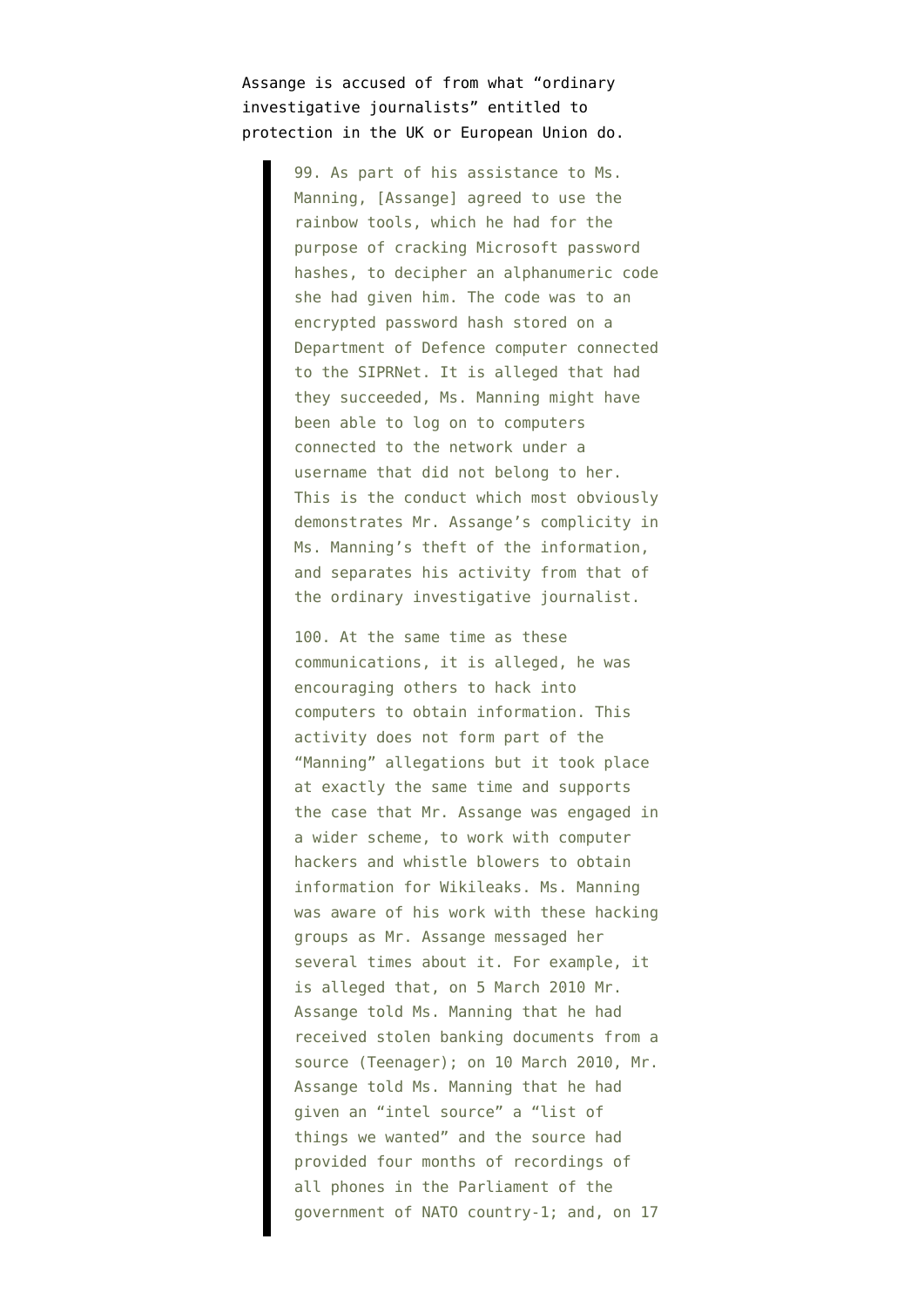March 2010, Mr. Assange told Ms. Manning that he used the unauthorised access given to him by a source, to access a government website of NATO country-1 used to track police vehicles. His agreement with Ms. Manning, to decipher the alphanumeric code she gave him, took place on 8 March 2010, in the midst of his efforts to obtain, and to recruit others to obtain, information through computer hacking.

101. Mr. Assange, it is alleged, had been engaged in recruiting others to obtain information for him for some time. For example, in August 2009 he spoke to an audience of hackers at a "Hacking at Random" conference and told them that unless they were a serving member of the US military they would have no legal liability for stealing classified information and giving it to Wikileaks. At the same conference he told the audience that there was a small vulnerability within the US Congress document distribution system stating, "this is what any one of you would find if you were actually looking". In October 2009 also to an audience of hackers at the "Hack in the Box Security Conference" he told the audience, "I was a famous teenage hacker in Australia, and I've been reading generals' emails since I was 17" and referred to the Wikileaks list of "flags" that it wanted captured. After Ms. Manning made her disclosures to him he continued to encourage people to take information. For example, in December 2013 he attended a Chaos computer club conference and told the audience to join the CIA in order to steal information stating "I'm not saying don't join the CIA; no, go and join the CIA. Go in there, go into the ballpark and get the ball and bring it out".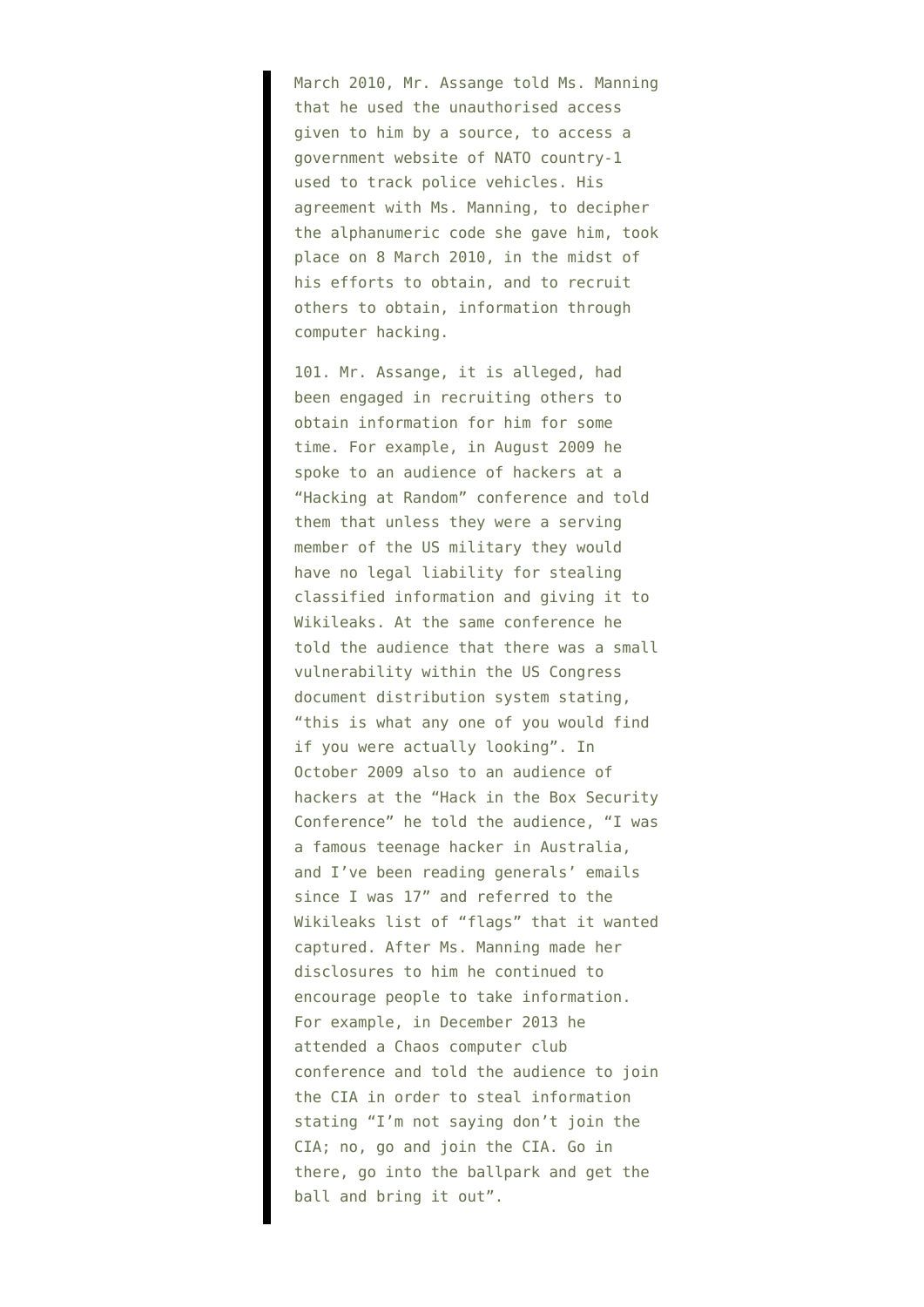Assange is not an "ordinary investigative journalist," according to the judge who ruled that his extradition would not violate journalistic protections, because he allegedly:

- Tried to help Manning hack a password
- Solicited hacks of Iceland
- Identified a vulnerability in a US server and encouraged people to use it
- In a speech invoking WikiLeaks' role in helping Edward Snowden to flee to what ended up being Russia, allegedly encouraged people to join the CIA with the express intent of stealing files from it

A key point for Baraitser is this was all happening at the same time, Assange was allegedly soliciting hacks in Iceland even as he attempted to help Manning crack a password, and Manning knew about the other hacking.

Charlie Savage mentions none of this in [a story](https://www.nytimes.com/2021/06/12/us/politics/government-leaks-garland-biden-administration.html) explaining that Julian Assange's extradition and prosecution, "raised the specter of prosecuting reporters." He doesn't even mention [the second](https://www.courtlistener.com/recap/gov.uscourts.vaed.384245/gov.uscourts.vaed.384245.44.0.pdf) [superseding indictment](https://www.courtlistener.com/recap/gov.uscourts.vaed.384245/gov.uscourts.vaed.384245.44.0.pdf) at all, the one that lays out (among other things) the allegation that Assange entered in a conspiracy to hack Stratfor, a hack that at least six people on both sides of the Atlantic already did time for.

> But the specter of prosecuting reporters returned in 2019, when the department under Attorney General William P. Barr [expanded a hacking conspiracy](https://www.nytimes.com/2019/05/23/us/politics/assange-indictment.html?action=click&module=RelatedLinks&pgtype=Article) [indictment](https://www.nytimes.com/2019/05/23/us/politics/assange-indictment.html?action=click&module=RelatedLinks&pgtype=Article) of Julian Assange, the WikiLeaks founder, to treat his journalistic-style acts of soliciting and publishing classified information as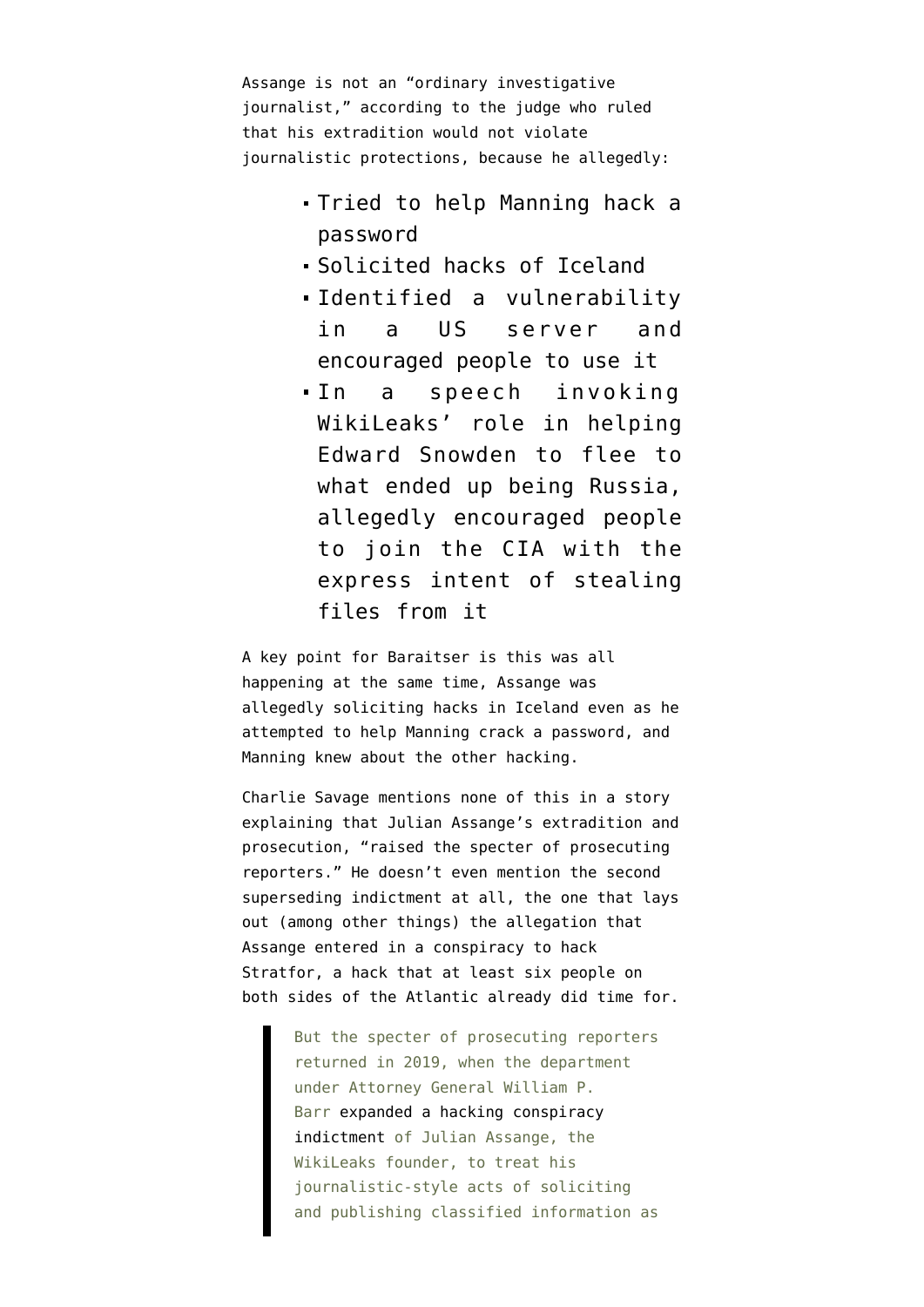#### crimes.

From there, Charlie tells a narrative that WikiLeaks has been pushing as part of Assange's extradition defense, a claim that because [DOJ](https://www.politico.com/blogs/media/2013/11/the-dojs-new-york-times-problem-with-assange-178396) [Public Affairs head Matthew Miller said,](https://www.politico.com/blogs/media/2013/11/the-dojs-new-york-times-problem-with-assange-178396) in November 2013, that DOJ could not distinguish Julian Assange from what the NYT does, that means that the Obama Administration continued to face that challenge for the remaining three years of the Obama Administration, long after Miller left, and right through the time WikiLeaks played a key role in a Russian intelligence-led attack on American democracy. As Charlie presents it  $-$  citing no sources or public records, and I asked him if he was relying on any and he didn't respond — the decision to prosecute Julian Assange arose not so much from a subsequent investigation that came to distinguish Assange's actions from those of journalists, but instead because the Trump Administration "was undeterred" about the prospect of damaging "mainstream news outlets."

> Obama-era officials had weighed charging Mr. Assange for publishing leaked military and diplomatic files, but worried about establishing a precedent that could damage mainstream news outlets that sometimes publish government secrets, like The Times. The Trump administration, however, was undeterred by that prospect.

> For now, the First Amendment issues are on hold as Mr. Assange fights extradition from Britain. Soon after the Biden administration took office, the Justice Department pressed forward with that extradition effort in British court, leaving the charges in place.

But that was before Mr. Garland was sworn in — and before the latest uproar about the escalating aggression of the Justice Department's leak investigation tactics prompted him to focus on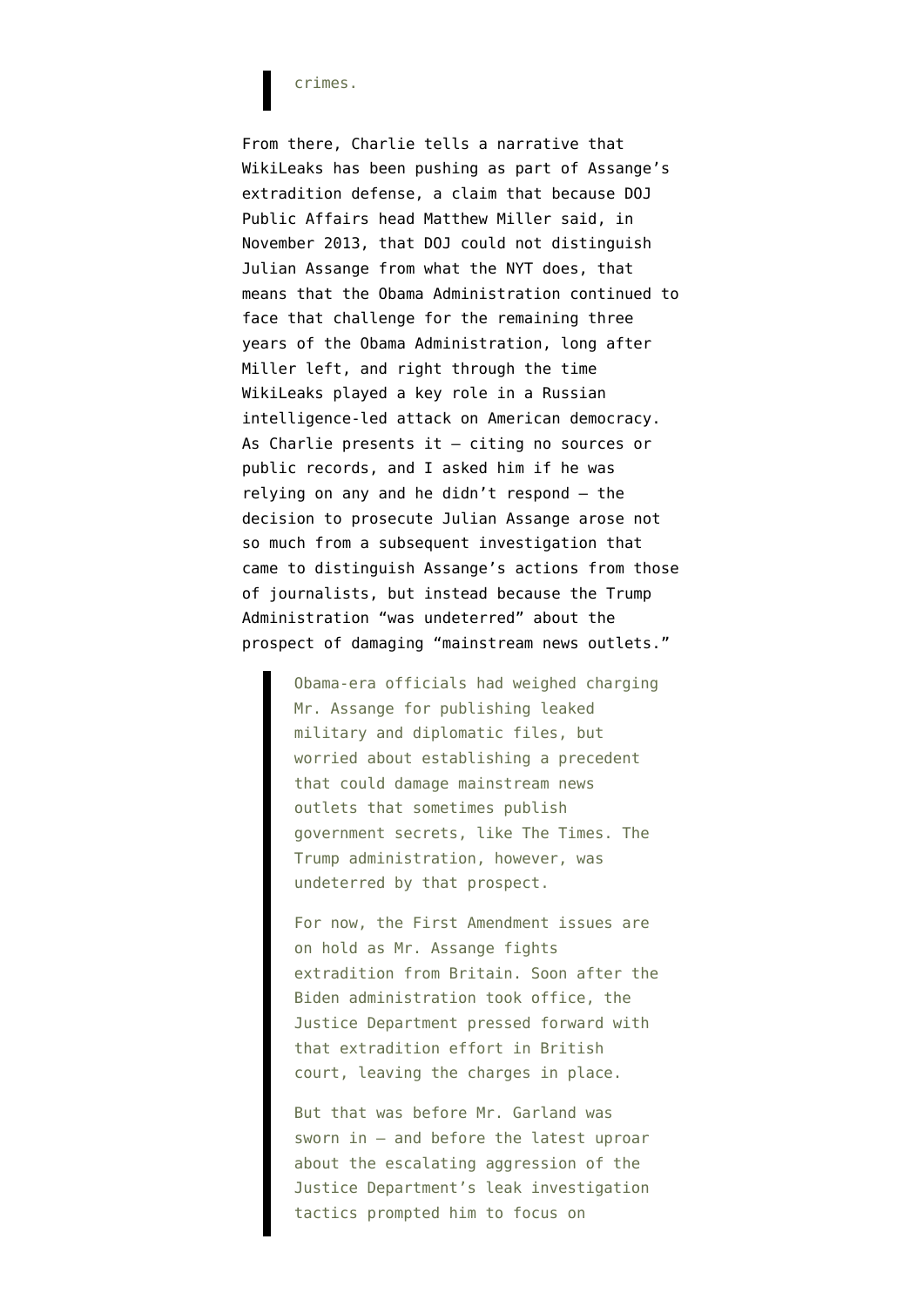drafting a new approach that, he testified, will be "the most protective of journalists' ability to do their jobs in history."

It's Trump's doing, not the result of further investigation, Charlie reports, as news.

The WikiLeaks narrative that Charlie repeats unquestioningly is inconsistent with [an April](https://edition.cnn.com/2017/04/20/politics/julian-assange-wikileaks-us-charges/index.html) [2017 report](https://edition.cnn.com/2017/04/20/politics/julian-assange-wikileaks-us-charges/index.html) — one Assange's journalism professor expert witness [claims to have been unable](https://www.emptywheel.net/2020/09/07/julian-assanges-first-witness-journalism-professor-mark-feldstein-professes-to-be-unfamiliar-with-the-public-record-on-assange/) to find with the magic of Google — that what came to distinguish Assange from other journalists was his role in helping Edward Snowden.

> The US view of WikiLeaks and Assange began to change after investigators found what they believe was proof that WikiLeaks played an active role in helping Edward Snowden, a former NSA analyst, disclose a massive cache of classified documents.

We now know, four years later, that not just DOJ but even "mainstream news outlets" considered what WikiLeaks did to help Snowden something other than journalism.

[Bart Gellman's book](https://www.penguinrandomhouse.com/books/316047/dark-mirror-by-barton-gellman/) (which was published before the most recent superseding indictment) not only lays out how WaPo's lawyers told Gellman that he and Laura Poitras could not safely, under the law, play the role (which is referenced in the superseding indictment against Assange that Charlie doesn't mention) that WikiLeaks would end up playing, helping Snowden get asylum in what ended up be an adversarial nation. Gellman even cites communications he and Poitras sent to Snowden [in real time](https://www.emptywheel.net/2020/12/22/the-wapo-solution-to-the-nyt-problem-laura-poitras-misrepresentation-of-assanges-18th-charge/) explaining that taking steps to help Snowden get asylum in what might be, and as it happens turned out to be, a hostile country was not journalism.

> We had lawyered up and it showed. "You were clear with me and I want to be equally clear with you," I wrote. "There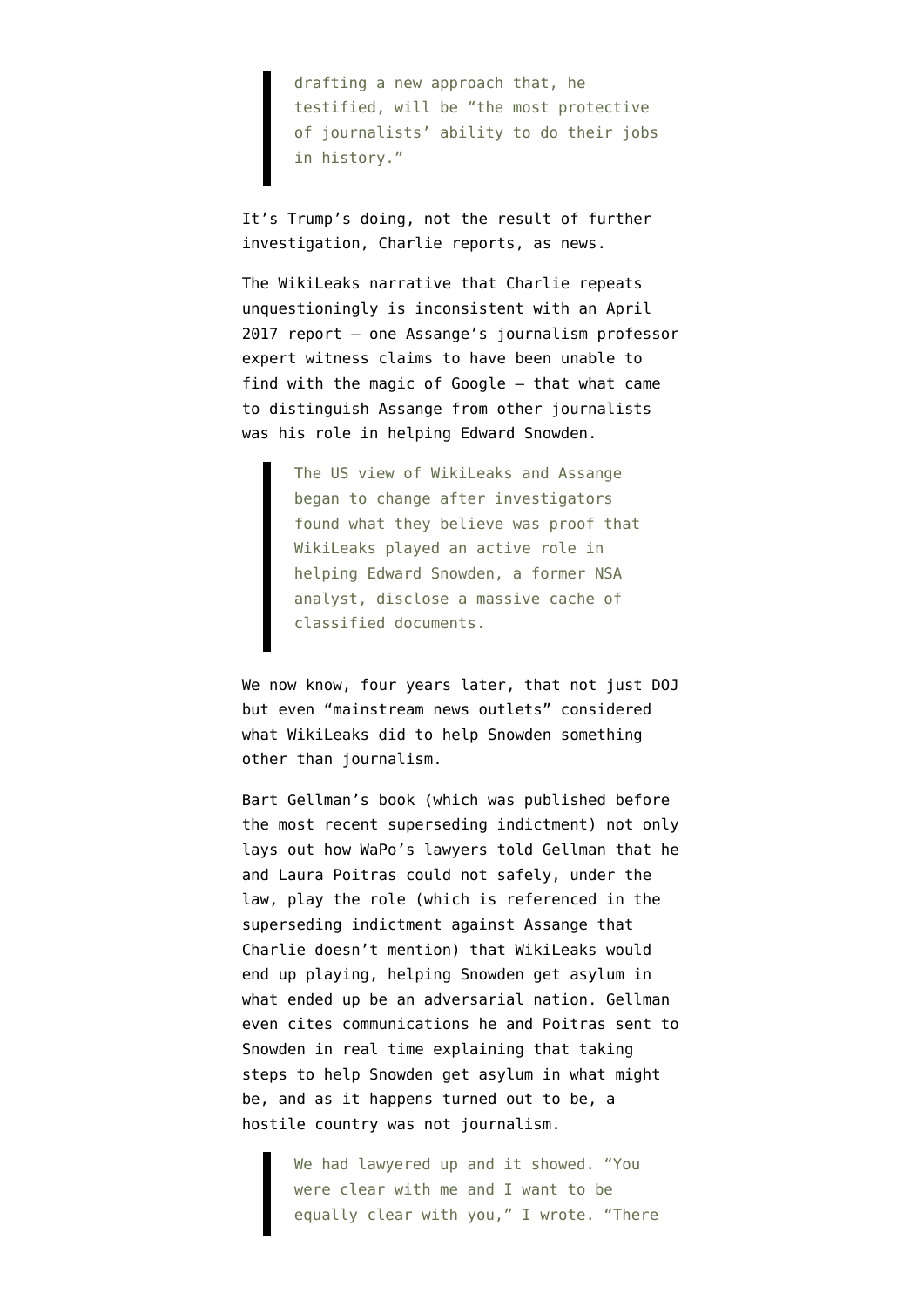are a number of unwarranted assumptions in your email. My intentions and objectives are purely journalistic, and I will not tie them or time them to any other goal." I was working hard and intended to publish, but "I cannot give you the bottom line you want."

Poitras wrote to him separately.

There have been several developments since Monday (e.g., your decision to leave the country, your choice of location, possible intentions re asylum), that have come as a surprise and make [it] necessary to be clear. As B explained, our intentions and objectives are journalistic. I believe you know my interest and commitment to this subject. B's work on the topic speaks for itself. I cannot travel to interview you in person. However, I do have questions if you are still willing to answer them. [my emphasis]

In other words, WaPo's own lawyers made it clear that helping an intelligence source obtain asylum in another country is not journalism and might, instead, be viewed by the US government as abetting espionage.

Given Charlie's focus on the transition from the Trump to Biden Administration, there's something else glaringly absent from his story: the official record on the government response to WikiLeaks' role in the 2016 election attack. Admittedly, great swaths of that discussion remain redacted (which suggests there's stuff we may not know), but the [Senate Intelligence](https://www.intelligence.senate.gov/sites/default/files/documents/Report_Volume3.pdf) [Committee's report the Obama Administration's](https://www.intelligence.senate.gov/sites/default/files/documents/Report_Volume3.pdf) [response](https://www.intelligence.senate.gov/sites/default/files/documents/Report_Volume3.pdf) to the 2016 Russian interference campaign discussed how part of that process involved "develop[ing] a complete understanding of WikiLeaks."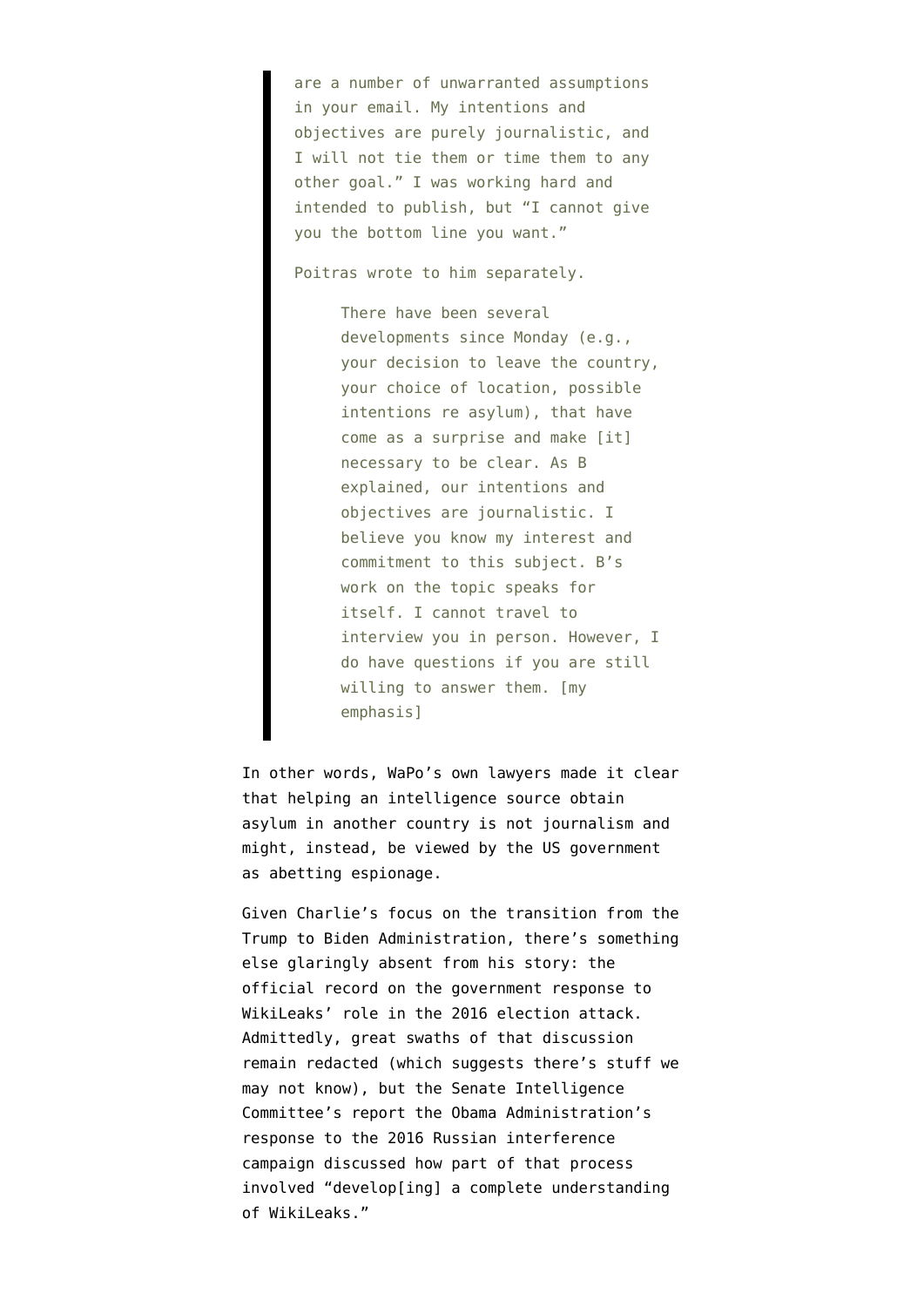The executive branch struggled to develop a complete understanding of WikiLeaks. Some officials viewed WikiLeaks as a legitimate news outlet, while others viewed WikiLeaks as a hostile organization acting intentionally and deliberately to undermine U.S. or allies' interests.

In other words, in 2016 — three years after the Miller quote that WikiLeaks has trained obedient journalists to parrot unquestioningly — the government came to some new "complete" understanding of WikiLeaks. One of the most important players in this process was then White House Homeland Security Advisor, Lisa Monaco. Her interview with the committee is cited repeatedly in the unredacted passages of the report.

Admittedly, Monaco's views on how or whether her own understanding of WikiLeaks changed as part of that process do not appear in the report. The SSCI report redacts what those Obama officials came to understand about WikiLeaks in the waning days of the Obama Administration. But, in a story presented as "news," it seems important to consider how that process might influence Monaco's understanding of the case against Assange, given that one of the last things she did when last in government was struggle to respond to an attack on American democracy in part because the government treated WikiLeaks as a journalistic outlet for far too long during the attack. Whatever she believes, Monaco knows far more than Matthew Miller, or us, for that matter. We might not agree with her thus far non-public understanding of WikiLeaks, but even the four year old understanding of WikiLeaks she brought to her position as Deputy Attorney General surely will have a bigger influence on DOJ's decisions about Assange going forward than what the Public Affairs guy said eight years ago.

It's not that I disagree that some of the charges against Assange — particularly for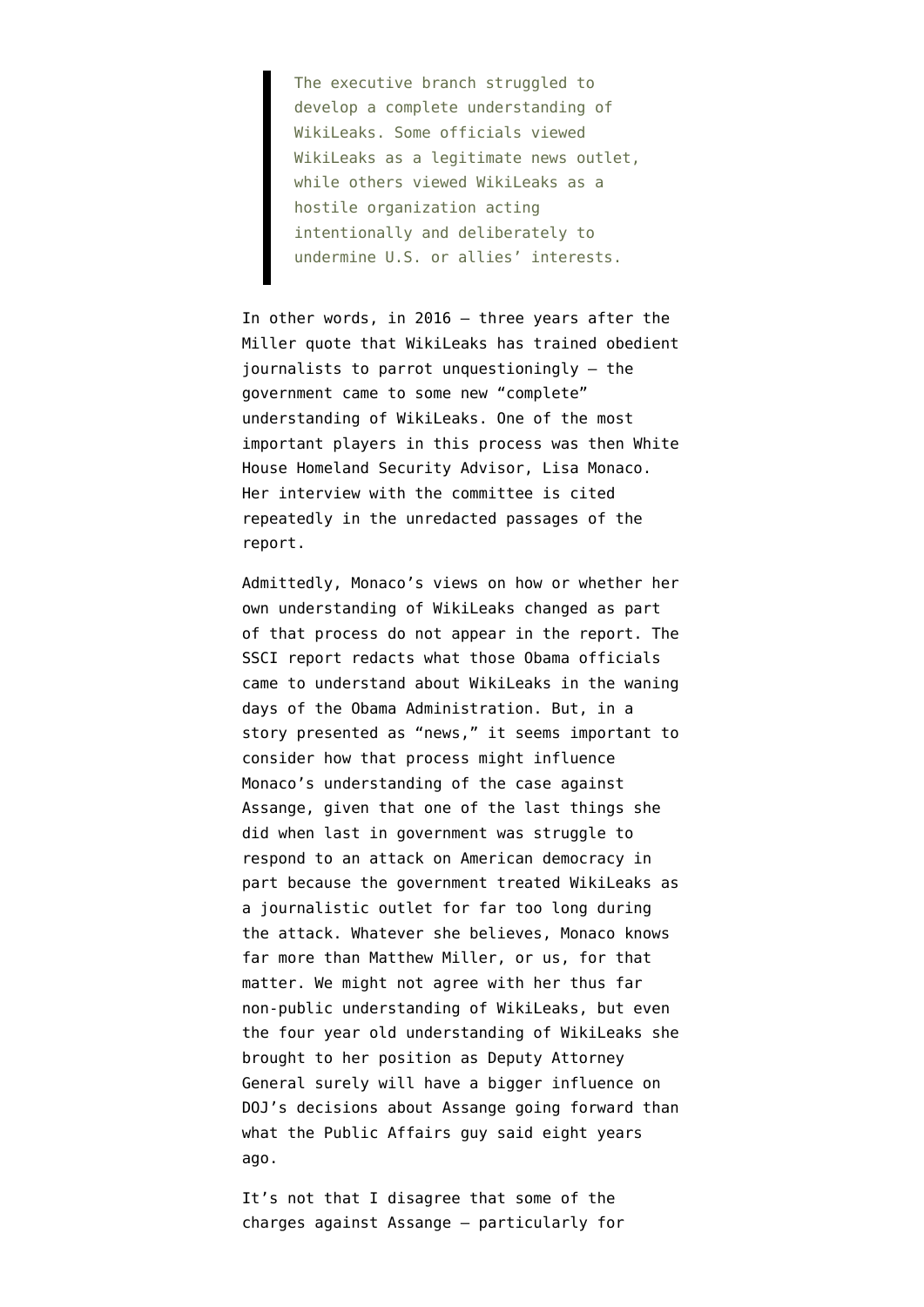publishing the names of US and Coalition informants — present a dangerous precedent. They do, and those risks are important to talk about, accurately and honestly. On that note, though, it's again worthwhile to see how Baraitser distinguishes Assange (note, the circumstances of the release of the informant names is the area where Assange presented the most evidence to challenge the government's evidence).

> The defence submits that, by disclosing Ms. Manning's materials, Mr. Assange was acting within the parameters of responsible journalism. The difficulty with this argument is that it vests in Mr. Assange the right to make the decision to sacrifice the safety of these few individuals, knowing nothing of their circumstances or the dangers they faced, in the name of free speech. In the modern digital age, vast amounts of information can be indiscriminately disclosed to a global audience, almost instantly, by anyone with access to a computer and an internet connection. Unlike the traditional press, those who choose to use the internet to disclose sensitive information in this way are not bound by a professional code or ethical journalistic duty or practice. Those who post information on the internet have no obligation to act responsibly or to exercise judgment in their decisions. In the modern era, where "dumps" of vast amounts of data onto the internet can be carried out by almost anyone, it is difficult to see how a concept of "responsible journalism" can sensibly be applied.

#### [snip]

Free speech does not comprise a 'trump card' even where matters of serious public concern are disclosed (see Stoll above), and it does not provide an unfettered right for some, like Mr.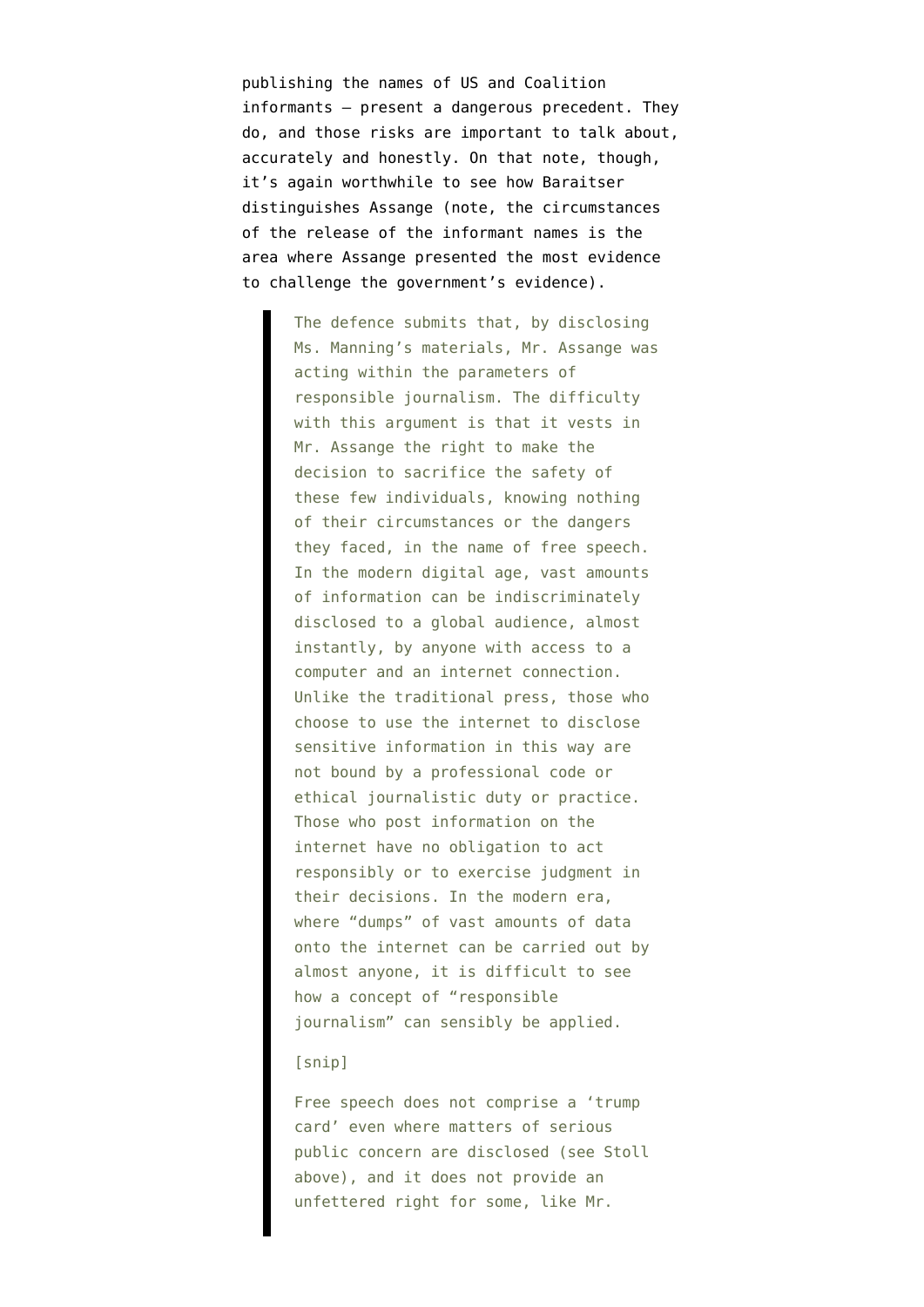Assange, to decide the fate of others, on the basis of their partially informed assessment of the risks.

[snip]

The New York Times published the following condemnation on 25 July 2012:

"The Times and the other news organizations agreed at the outset that we would not disclose —either in our articles or any of our online supplementary material — anything that was likely to put lives at risk or jeopardize military or antiterrorist operations. We have, for example, withheld any names of operatives in the field and informants cited in the reports. We have avoided anything that might compromise American or allied intelligence-gathering methods such as communications intercepts. We have not linked to the archives of raw material. At the request of the White House, The Times also urged WikiLeaks to withhold any harmful material from its Web site."

This is a distinctly European decision. That's true because in Europe, unlike the US, such protections *are* tied to being a journalist. Plus Baraitser argued that under EU law, Assange's release violated privacy protections that simply don't exist in the US. Mind you, it's one thing to say the NYT won't publish details that might endanger military operations and another thing to say such revelations shouldn't be protected by the First Amendment. Even if WikiLeaks is a "hostile organization acting intentionally and deliberately to undermine U.S. or allies' interests," (as SSCI described), that should not, itself, surpass the First Amendment consideration.

But it underscores the point. There are First Amendment problems with the publication charges and, to a lesser extent, the other Manning-